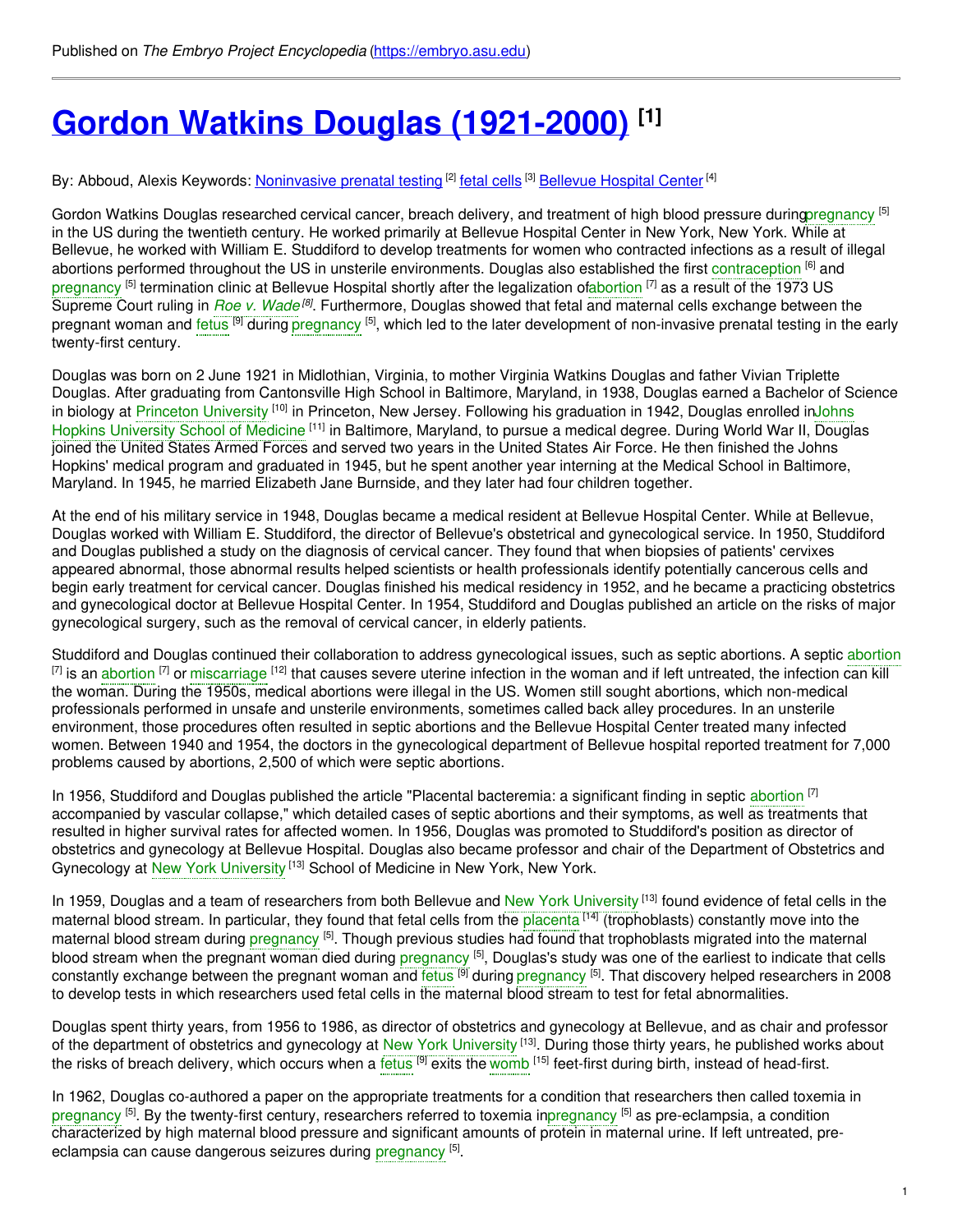While Director at Bellevue, Douglas established a [contraception](https://embryo.asu.edu/search?text=contraception) <sup>[6]</sup> clinic in Bellevue Hospital in 1958. Later in 1970, when the state of New York legalized abortions prior to the twenty-fourth week of <mark>[pregnancy](https://embryo.asu.edu/search?text=pregnancy) <sup>[5]</sup>, he established a pregnancy <sup>[5]</sup> termination</mark> clinic. Douglas spent most of his time at Bellevue practicing medicine rather than researching.

From 1970 to 1974, Douglas served as president of the American Board of Obstetrics and [Gynecology](https://embryo.asu.edu/search?text=American%20Board%20of%20Obstetrics%20and%20Gynecology)<sup>[16]</sup> headquartered in Dallas, Texas. In 1973, Douglas and his first wife Elizabeth Burnside divorced, and Douglas married Jody Leslie Blasi. He was president of the American Gynecological and Obstetrical Society in 1976, and from 1978 to 1980, he was president of the American Board of Medical Specialties, headquartered in Chicago, Illinois.

In 1986, Douglas resigned as chair of the obstetrics and Gynecology department at New York [University](https://embryo.asu.edu/search?text=New%20York%20University) [13], though he remained a part of the faculty until 1995. However, he continued to research. In 1989, Douglas contributed to research on the use of [umbilical](https://embryo.asu.edu/search?text=umbilical%20cord) cord <sup>[17]</sup> blood in the treatment of Fanconi[anemia](https://embryo.asu.edu/search?text=anemia) <sup>[18]</sup>, a blood disorder that causes the failure of bone marrow, or that damages the [stem](https://embryo.asu.edu/search?text=stem%20cells) cells <sup>[19]</sup> that produce blood cells. That year, Douglas published work on[umbilical](https://embryo.asu.edu/search?text=umbilical%20cord) cord <sup>[17]</sup> blood as a source of [stem](https://embryo.asu.edu/search?text=stem%20cells) cells <sup>[19]</sup> that researchers could use in various treatments. He researche[dumbilical](https://embryo.asu.edu/search?text=umbilical%20cord) cord <sup>[17]</sup> blood throughout the early 1990s, and in 1993, he was listed on the US patent for the process of isolating and preserving the [stem](https://embryo.asu.edu/search?text=stem%20cells) cells <sup>[19]</sup> found in [umbilical](https://embryo.asu.edu/search?text=umbilical%20cord) cord<sup>[17]</sup> blood. Douglas continued to practice medicine until 1993. On 29 July 2000, Douglas died in Mantoloking, New Jersey, at the age of seventy-nine.

## **Sources**

- 1. Boyse, Edward A., Hal E. Broxmeyer, and Gordon W. Douglas. "Isolation and preservation of fetal and neonatal hematopoietic stem and progenitor cells of the blood and methods of therapeutic use." U.S. Patent 5,192,553, issued March 9, 1993. <http://www.google.com/patents/US5192553> <sup>[20]</sup> (Accessed September 12, 2014).
- 2. Broxmeyer, Hal E., Gordon W. Douglas, Giao Hangoc, Scott Cooper, [Judith](https://embryo.asu.edu/search?text=Judith%20Bard) Bard <sup>[21]</sup>, Denis English, Margaret Arny, Lewis Thomas, and [Edward](https://embryo.asu.edu/search?text=Edward%20A.%20Boyse) A. Boyse<sup>[22]</sup>. "Human [umbilical](https://embryo.asu.edu/search?text=umbilical%20cord) cord <sup>[17]</sup> blood as a potential source of transplantable hematopoietic stem/progenitor cells." *Proceedings of the National [Academy](https://embryo.asu.edu/search?text=National%20Academy%20of%20Sciences) of Sciences [23]* 86 (1989): 3828–32. <http://www.pnas.org/content/86/10/3828.full.pdf+html><sup>[24]</sup> (Accessed May 15, 2014).
- 3. "Douglas, Gordon Watkins". *Marquis Who Was Who in America 1985-present.*New Providence: Marquis Who's Who LLC, 2013.
- 4. Douglas, Gordon Watkins, and William E. Studdiford. "The diagnosis of early carcinoma of the [cervix](https://embryo.asu.edu/search?text=cervix) [25] ." *Surgery, Gynecology & Obstetrics* 91 (1950): 728[.http://cancerres.aacrjournals.org/content/amjcancer/20/2/295.full.pdf+html](https://cancerres.aacrjournals.org/content/amjcancer/20/2/295.full.pdf+html) [26] (Accessed May 15, 2014).
- 5. Douglas, Gordon Watkins, and William E. Studdiford, Jr. "Major gynecological surgery in the aged patient." *American Journal of Obstetrics and Gynecology* 68 (1954): 456–65.
- 6. Douglas, Gordon Watkins, Lewis Thomas, Martin Carr, Niall Michael Cullen, and Robert Morris. "Trophoblast in the circulating blood during [pregnancy](https://embryo.asu.edu/search?text=pregnancy) [5] ." *American Journal of Obstetrics and Gynecology*78 (1959): 960–73.
- 7. Douglas, Gordon Watkins, and Nicholson J. Eastman. "The immunologic role of the [placenta](https://embryo.asu.edu/search?text=placenta) [14] ." *Obstetrical & Gynecological Survey* 20 (1965): 442–51.
- 8. "Dr. William Studdiford Jr. Dies; Ex-Professor of Obstetrics, 66." *New York Times*, May 30, 1964.
- 9. Gluckman, Eliane, Hal E. Broxmeyer, Arleen D. Auerbach, Henry S. Friedman, Gordon W. Douglas, Agnès Devergie, Hélène Esperou, Damien Thierry, Gérard Socié, Pierre Lehn, Simon Cooper, Denis English, Joanne Kurtzberg, [Judith](https://embryo.asu.edu/search?text=Judith%20Bard) Bard <sup>[21]</sup>, [Edward](https://embryo.asu.edu/search?text=Edward%20A.%20Boyse) A. Boyse<sup>[22]</sup>. "Hematopoietic reconstitution in a patient with Fanconi's[anemia](https://embryo.asu.edu/search?text=anemia) <sup>[18]</sup> by means of umbilical-cord blood from an HLA-identical sibling." *New England Journal of Medicine* 321 (1989): 1174–8.
- 10. "Gordon Watkins Douglas '42." *Princeton Alumni Weekly*, December 6, 2000. [http://paw.princeton.edu/memorials/37/54/index.xml](https://paw.princeton.edu/memorials/37/54/index.xml) <sup>[27]</sup> (Accessed May 15, 2014).
- 11. Lehfeldt, Hans. "The first five years of contraceptive service in a municipal hospital." *American Journal of Obstetrics and Gynecology* 93 (1965): 727.
- 12. Potter, Milton G., Jr., Claude E. Heaton, and Gordon Watkins Douglas. "Intrinsic fetal risk in breech delivery." *Obstetrics & Gynecology* 15 (1960): 158.
- 13. Roe v. [Wade](https://embryo.asu.edu/search?text=Roe%20v.%20Wade)<sup>[8]</sup>, 410 U.S. 113 (1973). http://scholar.google.com/scholar\_case? <u>[q=Roe+v.+Wade&hl=en&as\\_sdt=806&case=12334123945835207673&scilh=0](https://scholar.google.com/scholar_case?q=Roe+v.+Wade&hl=en&as_sdt=806&case=12334123945835207673&scilh=0)</u> <sup>[28]</sup> (Accessed May 15, 2014).
- 14. Studdiford, William E., and Gordon Watkins Douglas. "Placental bacteremia: a significant finding in septic [abortion](https://embryo.asu.edu/search?text=abortion) [7] accompanied by vascular collapse." *American Journal of Obstetrics and Gynecology*71 (1956): 842.
- 15. Weiss, Gordon. "Gordon Watkins Douglas, M.D." *American Gynecological and Obstetrical Society.* <http://www.agosonline.org/member-pages-in-memoriam/douglas-gw-2000.html> <sup>[29]</sup> (Accessed May 15, 2014).
- 16. Weseley, Alvin C., and Gordon Watkins Douglas. "Continuous use of chlorothiazide for prevention of toxemia of [pregnancy](https://embryo.asu.edu/search?text=pregnancy) [5] ." *Obstetrics & Gynecology* 19 (1962): 355–8.

Gordon Watkins Douglas researched cervical cancer, breach delivery, and treatment of high blood pressure during pregnancy in the US during the twentieth century. He worked primarily at Bellevue Hospital Center in New York, New York. While at Bellevue, he worked with William E. Studdiford to develop treatments for women who contracted infections as a result of illegal abortions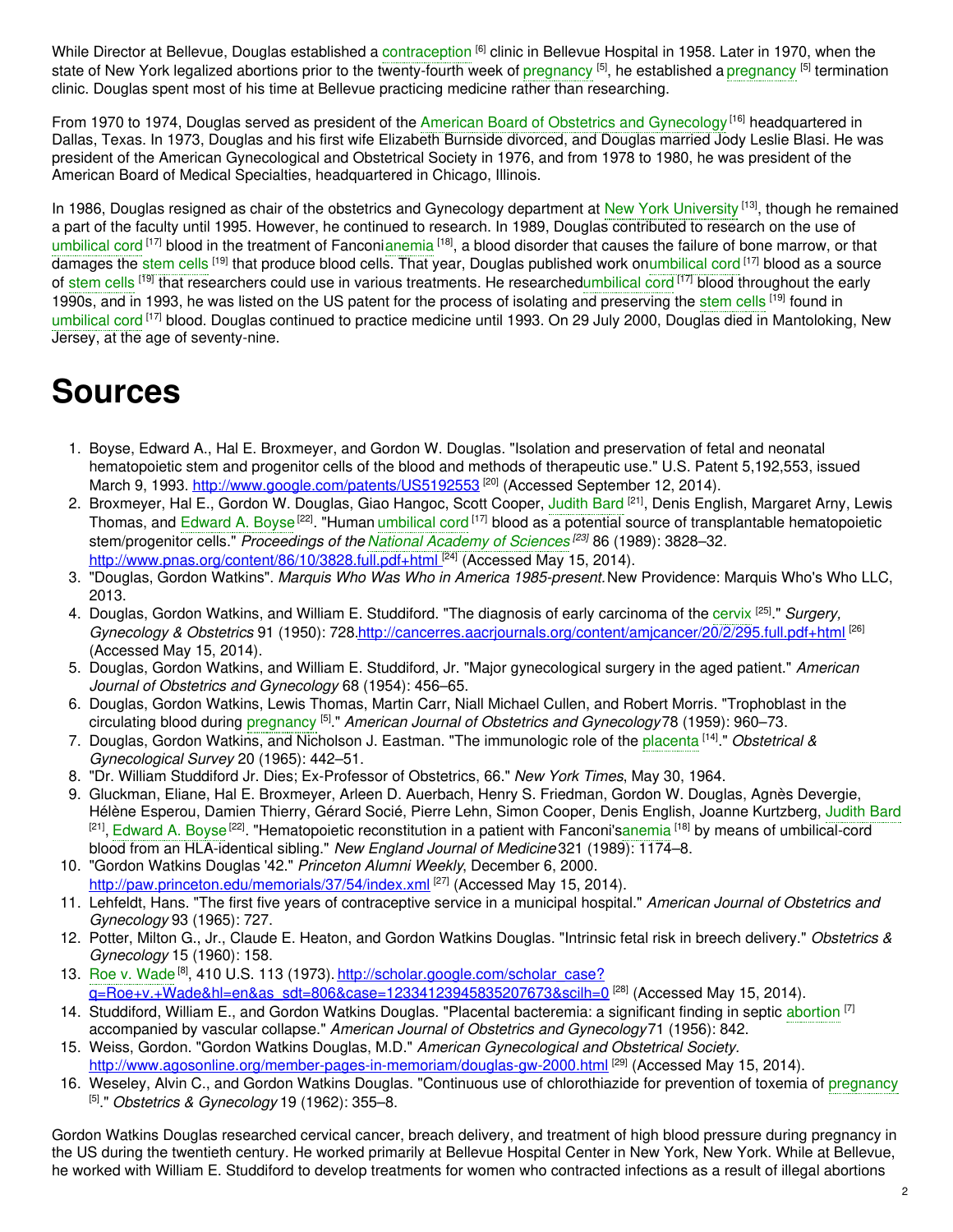performed throughout the US in unsterile environments. Douglas also established the first contraception and pregnancy termination clinic at Bellevue Hospital shortly after the legalization of abortion as a result of the 1973 US Supreme Court ruling in Roe v. Wade. Furthermore, Douglas showed that fetal and maternal cells exchange between the pregnant woman and fetus during pregnancy, which led to the later development of non-invasive prenatal testing in the early twenty-first century.

## **Subject**

[Gynecology](https://embryo.asu.edu/library-congress-subject-headings/gynecology) <sup>[30]</sup> Diagnosis, [Noninvasive](https://embryo.asu.edu/library-congress-subject-headings/diagnosis-noninvasive) <sup>[31]</sup> [Embryology](https://embryo.asu.edu/library-congress-subject-headings/embryology) <sup>[32]</sup> [Abortion](https://embryo.asu.edu/library-congress-subject-headings/abortion-services) <sup>[33]</sup> Abortion services <sup>[34]</sup> [Cervical](https://embryo.asu.edu/library-congress-subject-headings/cervical-cancer) cancer <sup>[35]</sup> Septic [abortion](https://embryo.asu.edu/library-congress-subject-headings/septic-abortion) <sup>[36]</sup> New York [University](https://embryo.asu.edu/library-congress-subject-headings/new-york-university) <sup>[37]</sup> [Preeclampsia](https://embryo.asu.edu/library-congress-subject-headings/preeclampsia) <sup>[38]</sup> [Gynecology](https://embryo.asu.edu/medical-subject-headings/gynecology) <sup>[39]</sup>

### **Topic**

<u>[People](https://embryo.asu.edu/topics/people) [40]</u>

#### **Publisher**

Arizona State University. School of Life Sciences. Center for Biology and Society. Embryo Project Encyclopedia.

#### **Rights**

Copyright Arizona Board of Regents Licensed as Creative Commons Attribution-NonCommercial-Share Alike 3.0 Unported (CC BY-NC-SA 3.0) http://creativecommons.org/licenses/by-nc-sa/3.0/

#### **Format**

<u>[Articles](https://embryo.asu.edu/formats/articles)</u> <sup>[41]</sup>

**Last Modified** Wednesday, July 4, 2018 - 04:40

**DC Date Accessioned** Monday, September 15, 2014 - 23:06

### **DC Date Available**

Monday, September 15, 2014 - 23:06

#### **DC Date Created**

2014-09-15

#### [Contact](https://embryo.asu.edu/contact) Us

© 2021 Arizona Board of Regents

The Embryo Project at Arizona State University, 1711 South Rural Road, Tempe Arizona 85287, United States

**Source URL:** https://embryo.asu.edu/pages/gordon-watkins-douglas-1921-2000

#### **Links**

- [1] https://embryo.asu.edu/pages/gordon-watkins-douglas-1921-2000
- [2] https://embryo.asu.edu/keywords/noninvasive-prenatal-testing
- [3] https://embryo.asu.edu/keywords/fetal-cells
- [4] https://embryo.asu.edu/keywords/bellevue-hospital-center
- [5] https://embryo.asu.edu/search?text=pregnancy
- [6] https://embryo.asu.edu/search?text=contraception
- [7] https://embryo.asu.edu/search?text=abortion
- [8] https://embryo.asu.edu/search?text=Roe%20v.%20Wade
- [9] https://embryo.asu.edu/search?text=fetus
- [10] https://embryo.asu.edu/search?text=Princeton%20University
- [11] https://embryo.asu.edu/search?text=Johns%20Hopkins%20University%20School%20of%20Medicine
- [12] https://embryo.asu.edu/search?text=miscarriage
- [13] https://embryo.asu.edu/search?text=New%20York%20University
- [14] https://embryo.asu.edu/search?text=placenta
- [15] https://embryo.asu.edu/search?text=womb
- [16] https://embryo.asu.edu/search?text=American%20Board%20of%20Obstetrics%20and%20Gynecology
- [17] https://embryo.asu.edu/search?text=umbilical%20cord
- [18] https://embryo.asu.edu/search?text=anemia
- [19] https://embryo.asu.edu/search?text=stem%20cells